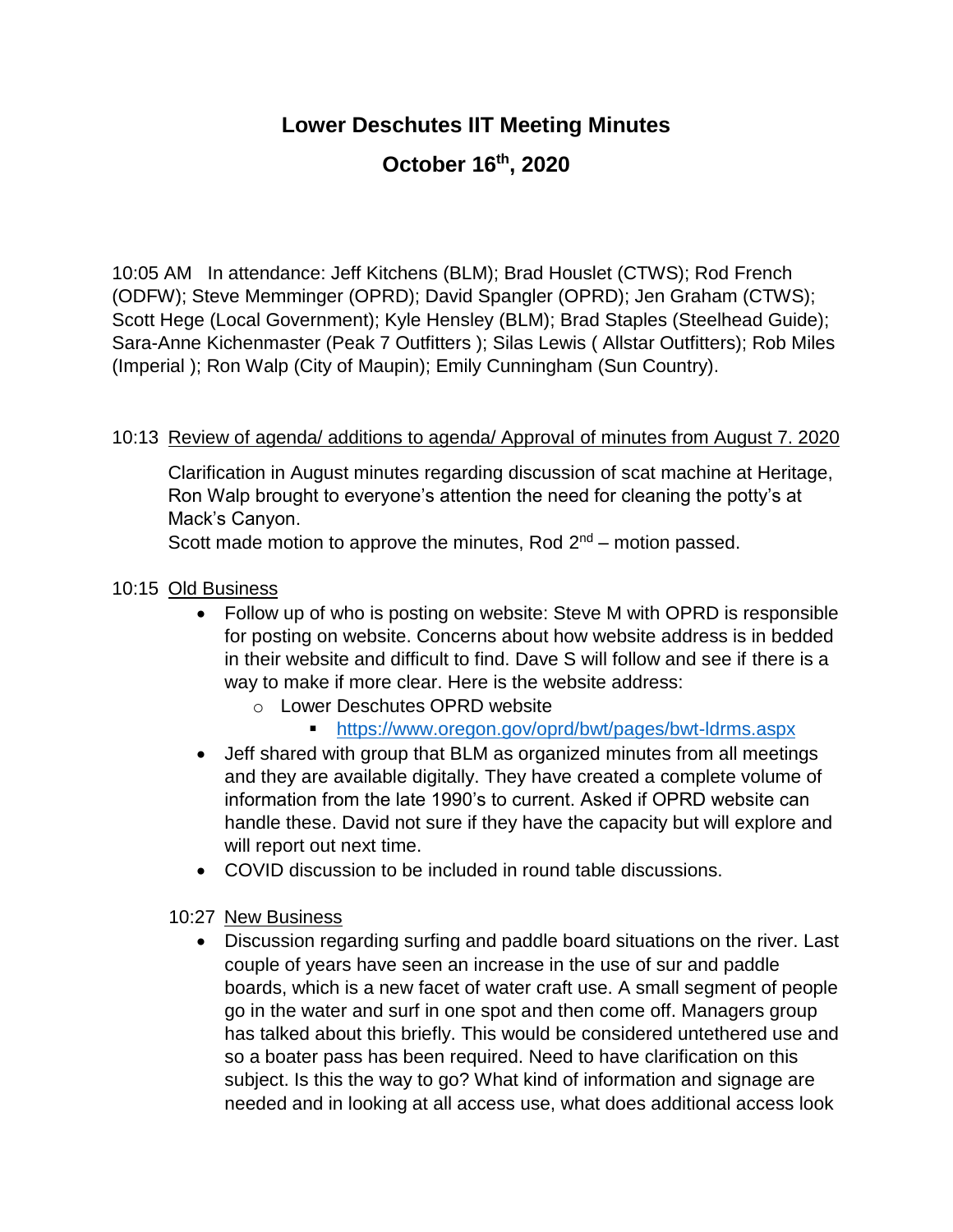like? Question raised if IIT sees a need for a focus group to address this issue or what clarification needs to go out to the public.

Brad brought up question regarding if anyone has seen any issues of hazards regarding boats and rapids with paddle users in the rapid? He added there needs to be more education around this issue.

Jeff says he has dealt with users being frustrated with having to get a boaters pass.

Brad H brought up another concern regarding how we view counting those people as user of the river and if it affects the management plan. What about the user impact (concentration) on riparian and the river.

Brad Staples mentioned that years ago if people were floating down the river in life jackets they were required to have a boater pass like everyone else.

Rod brought up that we had the same issues years ago with kayaks. Issues were at Colorado Rapid with power boats and kayaks.

Steve raised the concern regarding safety and floating through rapids. These users tend to stay in same rapid and could have an issues with dominating a specific location.

Brad brought up that Oregon State Law says that when jet boats are going through a rapid, such as Moody, kayaks can't be there, same with rafts. Jeff brought how the rules reads which is that anytime a craft is floating untethered from shore, you are required to have a boater pass. It's pretty clear and black and white. This use still requires a boater pass and the group might need to look into signage where we see use or potential use. Scott brought up question regarding swimming in the river without a boater pass.

Jeff also shared that inflated tubes, animals, etc. all need boater pass, no need to differentiate. If conflicts or safety concerns arise than look at signage/education. David and Steve agree. Will follow up and send out to managing agencies if they see issues to report back.

Scott asked if there could be use in the City of Maupin and possible waivers. Inquired about local government boundaries. Jeff said can't tease out what you can do in one area of the river and not on other areas of the river. Scott thought maybe with the question of Wild and Scenic River that the City of Maupin is excluded. Jeff clarified that the Wild and Scenic River corridor is 100 miles and Seg. 2 is considered recreational as far as its values. Jeff will look back at maps to see if there are any exceptions and will report back. Warm Springs to Mecca could have some boundary concerns regarding use.

- New chairs for 2021: IIT Chair goes to OPRD (David S) and Managers Chair is ODFW (Rod and Mike will tag team)
- OPRD transfer of roles with Chris P departure from OPRD. Steve is now District Manager and is filling in for Chris' place. He will attend managers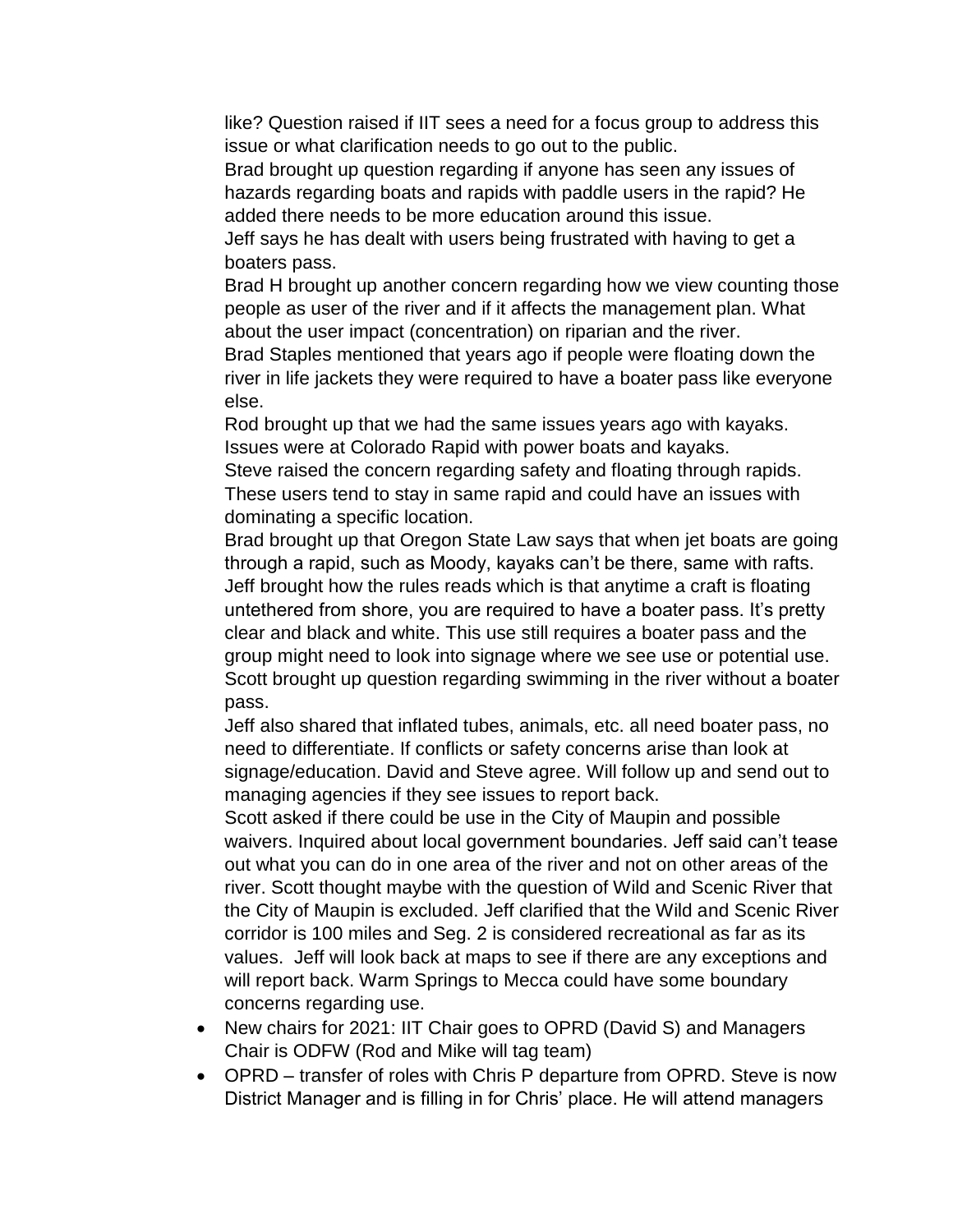meetings and David will attend IIT. Chris' position is temporary at this time but will be filled. Steve will be the website person.

• ZOOM meetings – Discussion regarding on line use for IIT and Manager Meetings. Do we believe ZOOM has worked for us and public engagement? Scott shared that ZOOM works and pretty sure it is secure. Steve shared he has done several different platforms and open to anything. Microsoft teams was mentioned. Jeff using teams but it takes more bandwidth and can bog down, it can be a challenge. ZOOM seems to work smoother. Teams is better for presentations. Brad H shared that ZOOM presentations are limited but face to face is better as well as bandwidth. Rod has used Skype but ZOOM seems better for these types of meetings. Jeff shared that Skype can be a challenge and it is a struggle with the Go-To meeting and WebEx. Scott shared that for now he has a ZOOM account and that until he no longer has it is willing to host the meetings. Scott will work with Mary to get this info out to everyone.

## 11:00 AM Round Table

- Confederated Tribes of Warm Springs Currently closed and they are enforcing reservation closures. All properties under closer for access. He hopes it changes but campgrounds on the Lower Deschutes are closed. It is not a priority for the Council right now, will see what happens in the winter months. BLM is monitoring sites due to easements and inform folks they are on tribal lands. They are unable to use gates, glad to have boating access and will continue to maintain facilities that are on tribal sites.
- ODFW Nothing new. Due to COVID offices remain closed to public access but can make an appointment to meet. Increased activity of fish returns and fishing is better this year specifically past few weeks. Glacial activity coming down White River due to activity higher on mountain.
- OPRD River patrols going well and seeing good compliance. Compost toilets should be replaced by end of November and operational for 2021. It was over the season with full campgrounds. Able to order two composting toilets. Question regarding BLM and OPRD going in together to purchase scat machine replacements. OPRD can't collaborate with BLM. Costs for scat machines are \$70,000 apiece.
- OSMB not present
- OSP not available
- Local Government Wasco Co. is in stage 2 openings, things have been good but last 3 weeks had some concerns. Had 50 cases of COVID at a nursing home in The Dalles. Things are stabilizing. FUP (frequent user pass) focus group, Scott wants to try and get it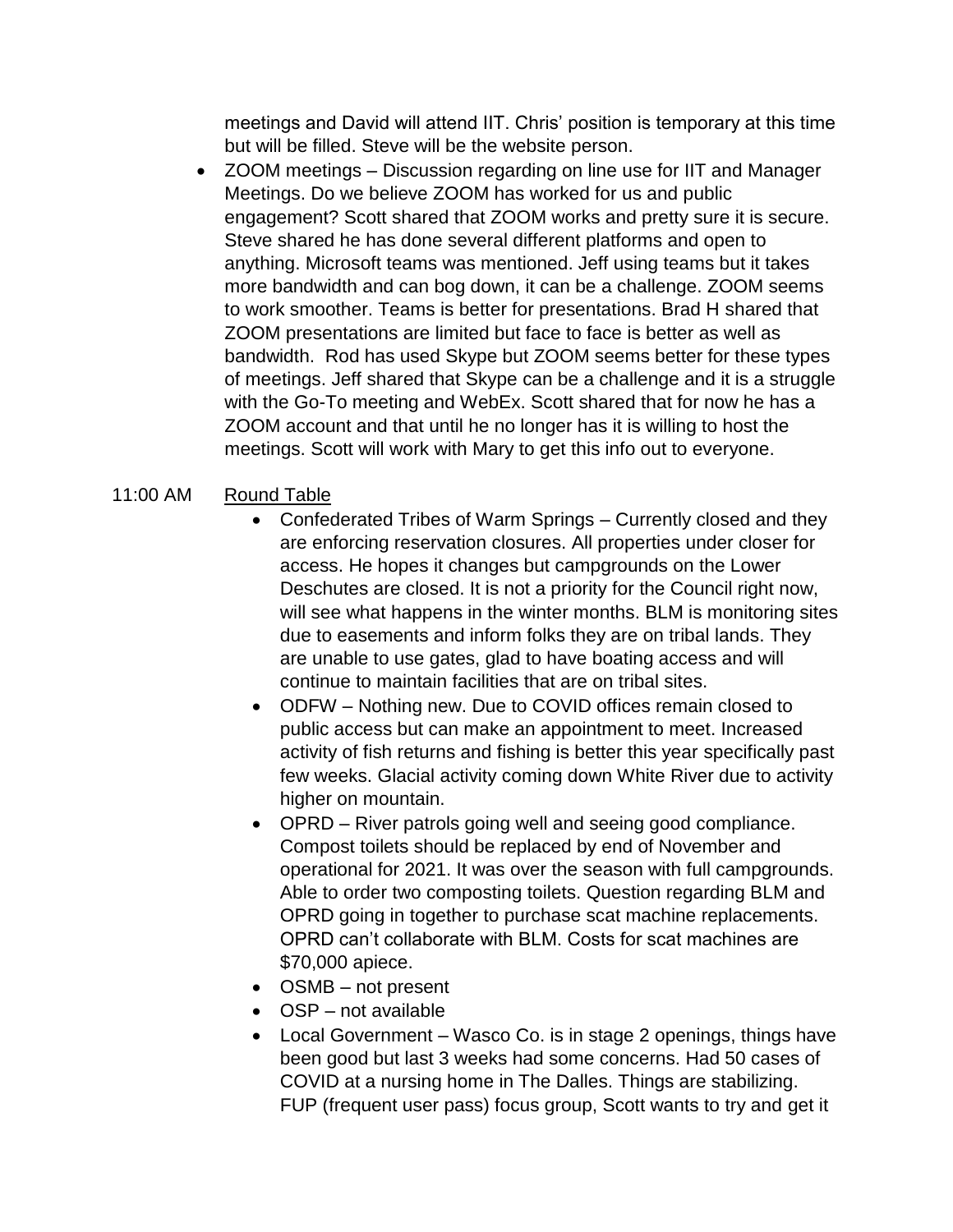going in the off season as far as a first meeting. Hunt Park was used a lot for the White River fires. Law enforcement is fully staffed. Jeff thanked Wasco Co. for the use of Hunt Park.

BLM – Wanted to acknowledge folks on the ground, seasonal staff took on a difficult season. There was lots of work keeping facilities up to par. Hands were pretty full. At next Managers meeting will provide number of boater use, summary of use for summer. June – July there was an 80 to 120 % increase in campsites use. Boating is hard to track, difficulties with how traditionally no show rates were gathered. Cancellations when river was closed down and then folks who cancelled due to change in travel plans. Did see significant use by boaters and commercial outfitters saw lots of cancellations. COVID did not scare people from camping, anywhere they could. SRP's – wanted to thank the guides and outfitters as there was lots of communication and lots of closures in the beginning of the season. Oct. 30<sup>th</sup> deadline for prospectus and able to have 4 new guides this year. Last couple of years not a lot of applicants. Important that those interested provide complete application. There have been concerns. In the next two weeks there will be grading of roads which they do in the spring and fall when there is moisture, get better results. BLM has limited funds and resources each year and there have been lots of washouts and rock falls but these are being taken care of. The White River Fire- the White River Wilderness did bur and it was more of a mosaic burn. In the river corridor it did not burn too hot but if we get heavy rain it will impact the river with erosion concerns. Awesome road crew will be working the roads from Maupin to Locked Gate and down to Mack's Canyon. Two men make up the road crew and engineering but have others who help with grading, borrow graders. The cost is high but do coordinate with other counties, landowners and ranch owners. There was a question about the handicap ramp at Blue Hole – the floating fishing dock is taken out at winter but did not return this year, the issue had to do with the trailer used for this was red tagged. Jeff will look into this.

## 11:45 AM Public Comment

• Brad Staples – Inquired about the constructed compost toilets. Advised will be done by end of October or first part of November. November 20-21 and 23rd toilet techs will do final install. Advised that Urine diversion system requires a leach field which may delay opening. Asked about costs for these- \$26,000 apiece. Asked about how they are different and advised they are cheaper and had been tested at Smith Rock State Park to test out as previous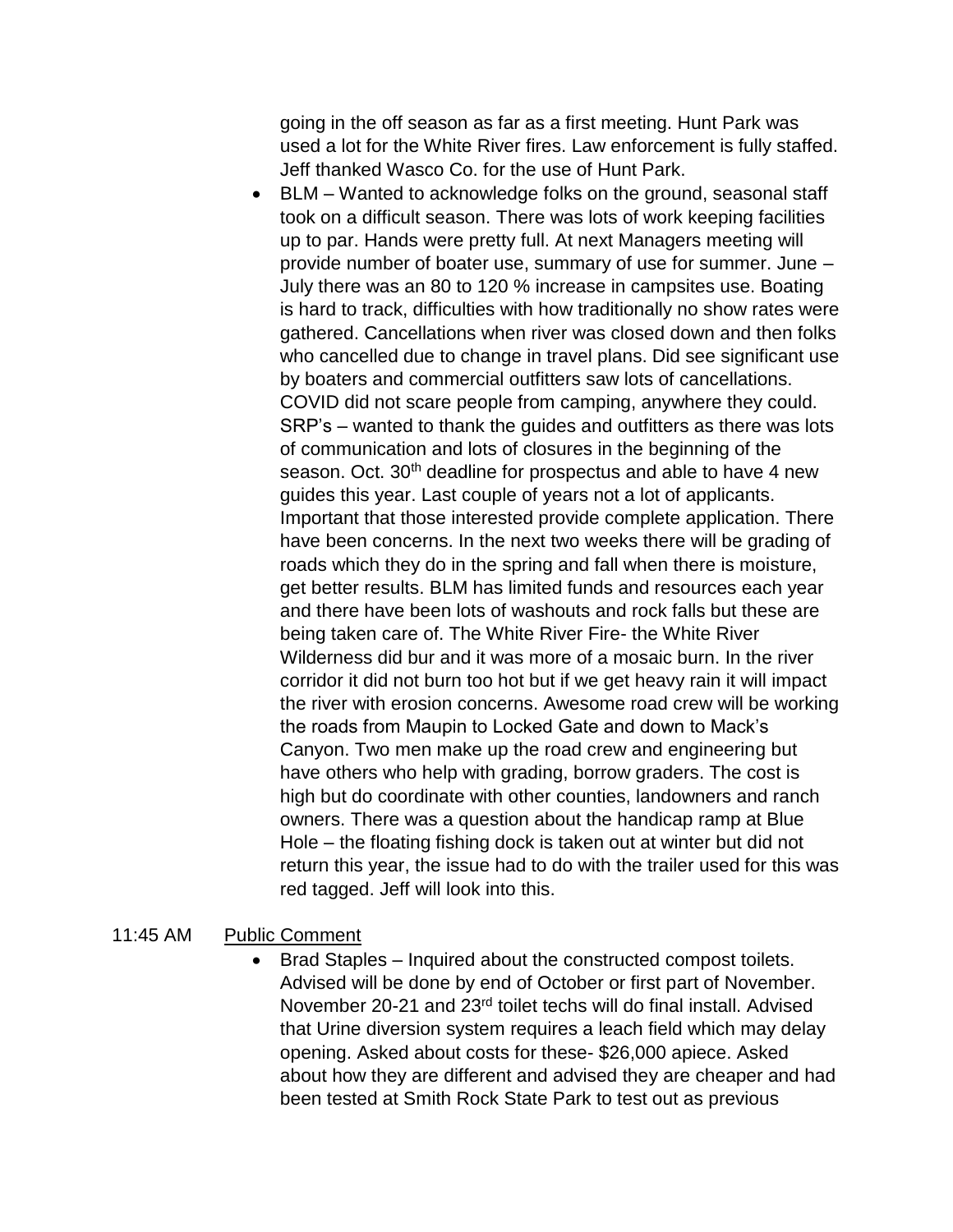system was not as good. Talked about people not wearing life jackets and jumping into the river, which there was a drowning last year. OPRD is making larger signs at Heritage of what is okay and what is not. Brad also brought up issue from previous meeting of someone reporting jet boat guides going fast. He has not seen anyone guiding illegally and if he did would call law enforcement. Jet boat guides are a tight group and would report any issues they see if they are concerned. They are also not seeing anyone driving too fast. Jeff shared that BLM did follow up and no evidence was found regarding this report and there are no concerns at this time.

- Rob Miles –Shared that he thought it is important that Harpham campground and White River campground to be opened. The river corridor was at capacity due to closures of designated campsites. Shared that it is hard to explain to the public why these areas are closed and it is a burden on the Maupin area. Brad H. shared that he can do what he can do but it is totally up to the council.
- Silas Lewis- Echo's what Rob said, all the campgrounds were full all summer, especially in the city limits. He would like our meetings to be recorded. It has been a challenging year and wanted to give a shout out to the Wasco Co. Sheriff's. Question regarding why we have an expensive law enforcement contract, could this money be spent in better ways? Wondering the uses and what are we getting from law enforcement? Silas also brought up the goat head problem in campgrounds and would like that to be a bigger priority for BLM. Jeff will look into the City limits issue and the calls they take regarding law enforcement support and eyes on the ground. Jeff shared that the public gets 10 times what agencies put into those contracts. There are 1  $\frac{1}{2}$  million acres and 4 rangers which limits the requests for help, thus why law enforcement is important. Brad Staples shared that Wasco Co and OSP do a very good job with response which is important part of their success…they have done a tremendous job.
- Jeff with BLM are aware of the goat heads and other weed problems but BLM needs more folks certified for pesticides. They are doing the best they can and will see if they can get on it earlier.

#### 11:53 AM Final Discussion, Follow Up's Action Items

- Jeff will have summary of boater passes/use and activity on the river for the season.
- David will follow up on capacity of website to have archives of minutes from Managers and IIT meetings.